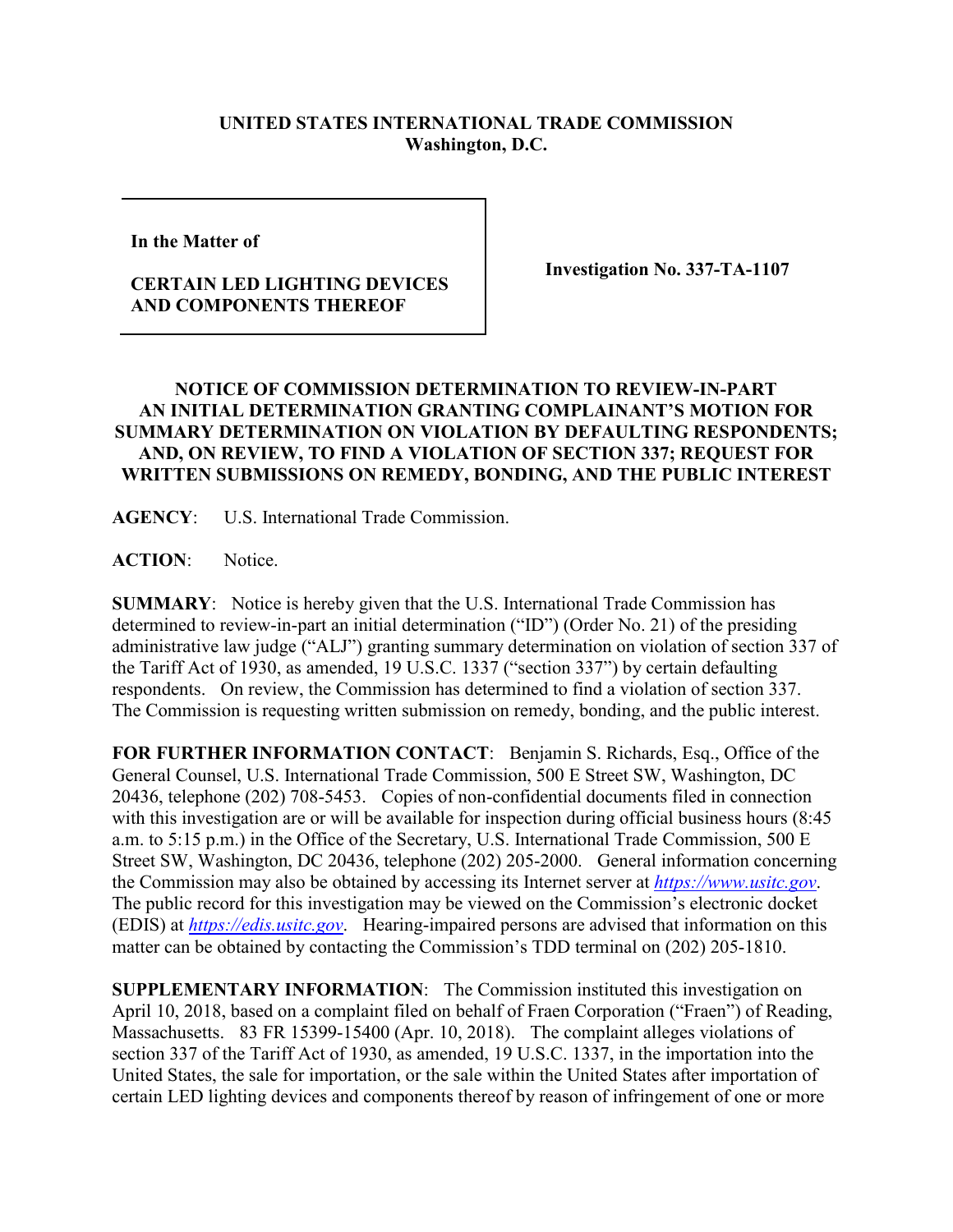claims of U.S. Patent No. 9,411,083 ("the '083 patent") and U.S. Patent No. 9,772,499 ("the '499 patent"). *Id.* The complaint further alleges that a domestic industry exists. *Id.* The Commission's notice of investigation named as respondents Chauvet & Sons, LLC of Sunrise, Florida; ADJ Products, LLC of Los Angeles, California; Elation Lighting, Inc. of Los Angeles, California; Golden Sea Professional Equipment Co., Ltd. of Guangdong, China; Artfox USA, Inc. of City of Industry, California; Artfox Electronics Co., Ltd. of Guangdong, China; Guangzhou Chaiyi Light Co., Ltd. d/b/a Fine Art Lighting Co., Ltd. of Guangdong, China; Guangzhou Xuanyi Lighting Co., Ltd. d/b/a XY E-Shine of Guangdong, China; Guangzhou Flystar Lighting Technology Co., Ltd. of Guangdong, China; and Wuxi Changsheng Special Lighting Apparatus Factory d/b/a Roccer of Jiangsu, China. *Id.* The Office of Unfair Import Investigations ("OUII") is also participating in the investigation. *Id.*

On June 13, 2018, the ALJ issued an initial determination terminating Chauvet & Sons, LLC from the investigation on the basis of a license agreement. Order No. 14 at 1 (June 13, 2018), *unreviewed*, Notice (July 9, 2018).

On July 12, 2018, the ALJ issued an initial determination terminating ADJ Products, LLC and Elation Lighting, Inc. from the investigation on the basis of a license agreement. Order No. 17 at 1 (July 12, 2018), *unreviewed*, Notice (Aug. 8, 2018). In the same initial determination, the ALJ terminated Golden Sea Professional Equipment Co., Ltd. from the investigation based on the provisions of 19 C.F.R. § 210.21(a). *Id.*

On July 20, 2018, the ALJ issued an initial determination terminating Artfox USA, Inc. from the investigation on the basis of a license agreement. Order No. 18 at (July 20, 2018), *unreviewed*, Notice (Aug. 14, 2018). In the same initial determination, the ALJ terminated Artfox Electronics Co., Ltd. from the investigation based on the provision of 19 C.F.R. § 210.21(a). *Id.*

On August 28, 2018, the ALJ issued an initial determination finding the remaining respondents in default for failure to respond to the complaint, notice of investigation, and her order to show cause. Order No. 20 (Aug. 28, 2018), *unreviewed*, Notice (Sep. 17, 2018).

On September 14, 2018, Fraen moved for summary determination of violation of section 337 by the defaulting respondents. In addition, Fraen requested a recommended determination for the Commission to issue a general exclusion order and set a bond in the amount of 100 percent of entered value. On September 28, 2018, OUII filed a response in support of Fraen's motion and requested remedy.

On May 16, 2019, the ALJ issued the subject ID granting Fraen's motion for summary determination of violation of section 337 by the defaulting respondents. Specifically, the ALJ found, *inter alia*, that Fraen established infringement of claim 1 of the '083 patent and claim 1 of the '499 patent; that Fraen established that the importation requirement is satisfied as to each defaulting respondent and each accused product; and that Fraen satisfied both the technical and economic prongs of the domestic industry requirement. The ALJ's ID also included her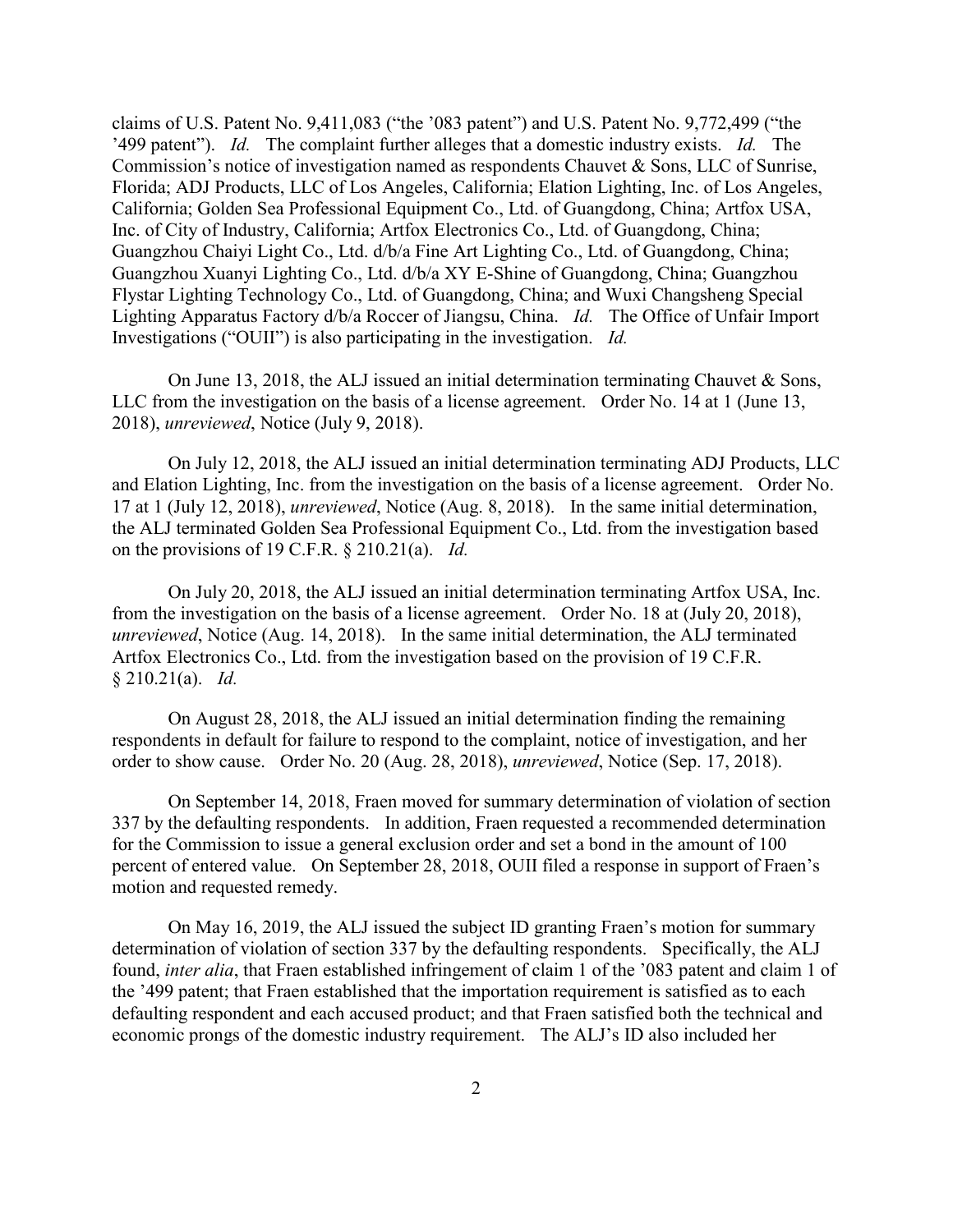recommendation that the Commission issue a general exclusion order and impose a 100 percent bond during the period of presidential review.

No petitions for review were filed.

Having examined the record of this investigation, the Commission has determined to review the ID in part. Specifically, the Commission has determined to review the ID's findings that Fraen satisfies the economic prong of the domestic industry requirement under section  $337(a)(3)(A)$  and (C). On review, the Commission has determined to take no position on those issues.

The Commission has further determined not to review the remainder of the ID, including the ID's findings that Fraen has established infringement of claim 1 of the '083 patent and claim 1 of the '499 patent; that Fraen established that the importation requirement is satisfied as to each defaulting respondent and each accused product; that Fraen satisfied the technical prong of the domestic industry requirement; and that Fraen satisfied the economic prong of the domestic industry requirement under section 337(a)(3)(B). Accordingly, the Commission has determined to affirm with modifications the ID's finding of violation of section 337.

In connection with the final disposition of this investigation, the Commission may issue an order that could result in the exclusion of the subject articles from entry into the United States. Accordingly, the Commission is interested in receiving written submissions that address the form of remedy, if any, that should be ordered. If a party seeks exclusion of an article from entry into the United States for purposes other than entry for consumption, the party should so indicate and provide information establishing that activities involving other types of entry either are adversely affecting it or likely to do so. For background, *see Certain Devices for Connecting Computers via Telephone Lines*, Inv. No. 337-TA-360, USITC Pub. No. 2843, Comm'n Op. at 7-10 (Dec. 1994).

If the Commission contemplates some form of remedy, it must consider the effects of that remedy upon the public interest. The factors the Commission will consider include the effect that an exclusion order and/or cease and desist orders would have on (1) the public health and welfare, (2) competitive conditions in the U.S. economy, (3) U.S. production of articles that are like or directly competitive with those that are subject to investigation, and (4) U.S. consumers. The Commission is therefore interested in receiving written submissions that address the aforementioned public interest factors in the context of this investigation.

If the Commission orders some form of remedy, the U.S. Trade Representative, as delegated by the President, has 60 days to approve or disapprove the Commission's action. *See*  Presidential Memorandum of July 21, 2005, 70 *Fed. Reg.* 43251 (July 26, 2005). During this period, the subject articles would be entitled to enter the United States under bond, in an amount determined by the Commission and prescribed by the Secretary of the Treasury. The Commission is therefore interested in receiving submissions concerning the amount of the bond that should be imposed if a remedy is ordered.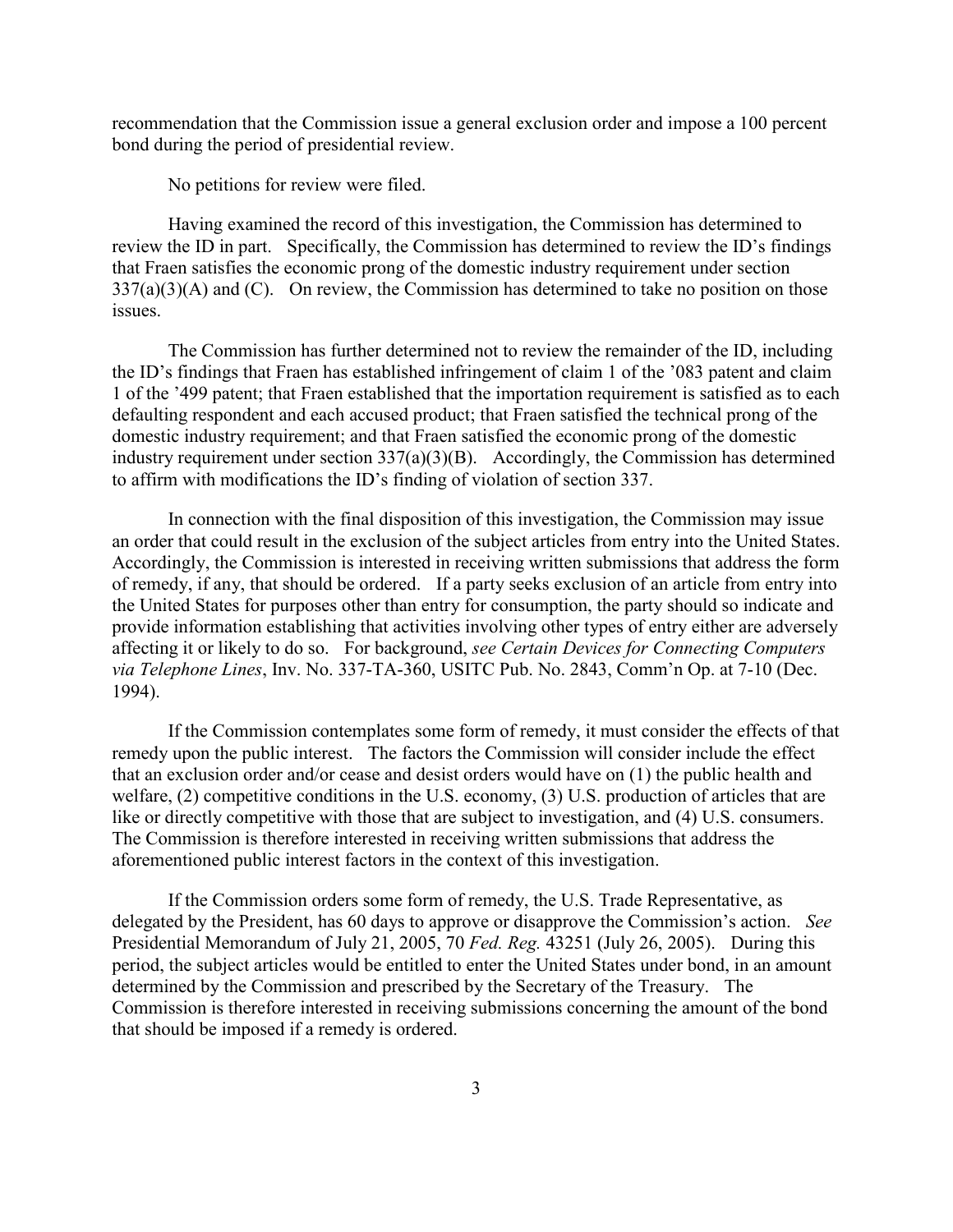**WRITTEN SUBMISSIONS:** Parties to the investigation, interested government agencies, and any other interested parties are encouraged to file written submissions on the issues of remedy, the public interest, and bonding. Such submissions should address the recommended determination by the ALJ on remedy and bonding.

Complainant and OUII are also requested to submit proposed remedial orders for the Commission's consideration. Complainant is also requested to state the date that the patents expire, the HTSUS numbers under which the accused products are imported, and to supply the names of known importers of the products at issue in this investigation. The written submissions and proposed remedial orders must be filed no later than close of business on July 15, 2019. Reply submissions must be filed no later than the close of business on July 22, 2019. No further submissions on these issues will be permitted unless otherwise ordered by the Commission.

Persons filing written submissions must file the original document electronically on or before the deadlines stated above and submit eight true paper copies to the Office of the Secretary pursuant to Section 210.4(f) of the Commission's Rules of Practice and Procedure (19 CFR 210.4(f)). Submissions should refer to the investigation number ("Inv. No. 337-TA-1107") in a prominent place on the cover page and/or the first page. (*See* Handbook on Filing Procedures, *https://www.usitc.gov/documents/handbook\_on\_filing\_procedures.pdf*). Persons with questions regarding filing should contact the Secretary at (202) 205-2000.

Any person desiring to submit a document to the Commission in confidence must request confidential treatment unless the information has already been granted such treatment during the proceedings. All such requests should be directed to the Secretary of the Commission and must include a full statement of the reasons why the Commission should grant such treatment. *See* 19 CFR 210.6. Documents for which confidential treatment by the Commission is sought will be treated accordingly. A redacted non-confidential version of the document must also be filed simultaneously with any confidential filing. All information, including confidential business information and documents for which confidential treatment is properly sought, submitted to the Commission for purposes of this Investigation may be disclosed to and used: (i) by the Commission, its employees and Offices, and contract personnel (a) for developing or maintaining the records of this or a related proceeding, or (b) in internal investigations, audits, reviews, and evaluations relating to the programs, personnel, and operations of the Commission including under 5 U.S.C. Appendix 3; or (ii) by U.S. government employees and contract personnel<sup>[1](#page-3-0)</sup>, solely for cybersecurity purposes. All non-confidential written submissions will be available for public inspection at the Office of the Secretary and on EDIS.

The authority for the Commission's determination is contained in section 337 of the Tariff Act of 1930, as amended, 19 U.S.C. 1337, and in Part 210 of the Commission's Rules of

<span id="page-3-0"></span><sup>&</sup>lt;sup>1</sup> All contract personnel will sign appropriate nondisclosure agreements.